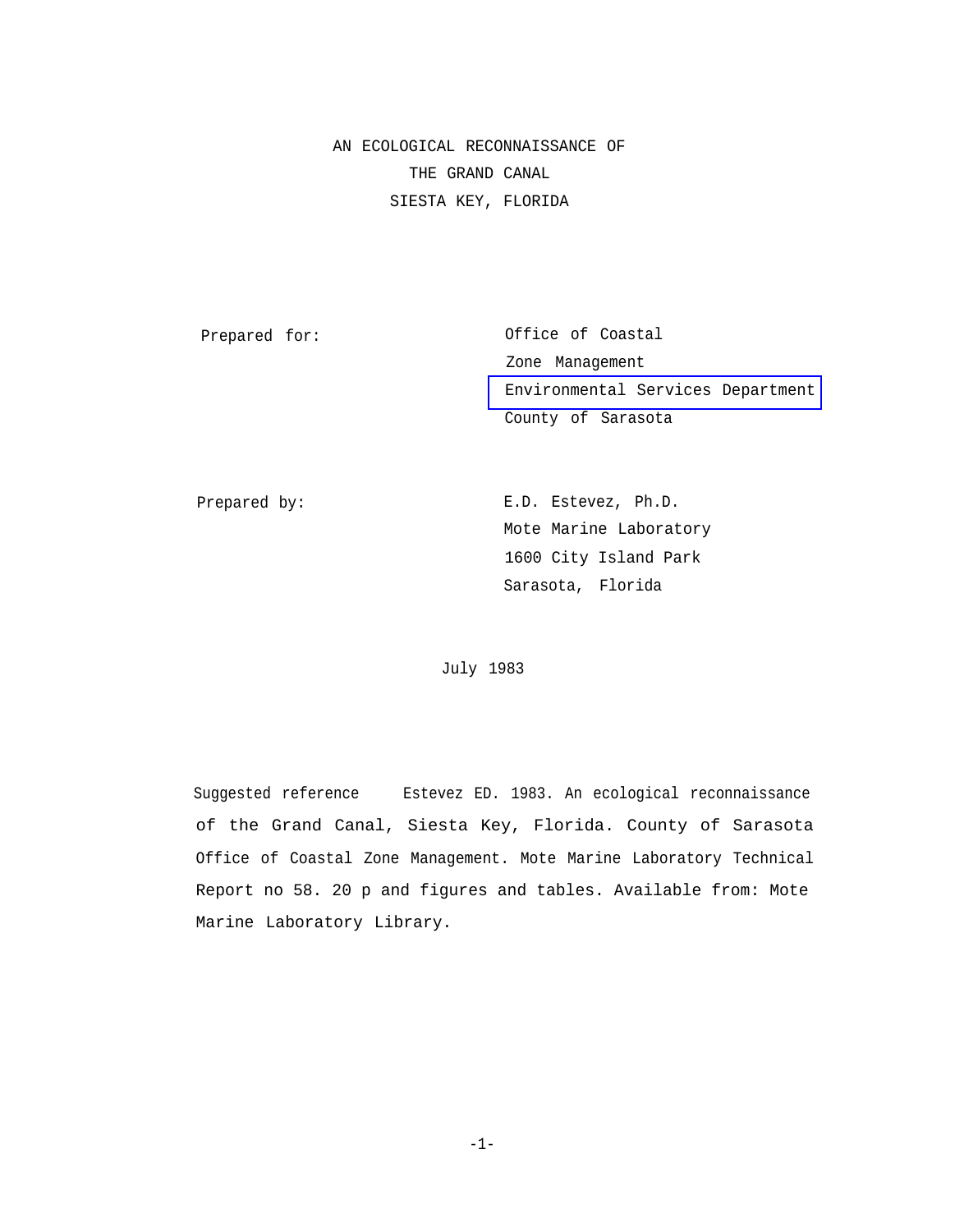

1600 C I T Y ISLAND PARK SARASOTA, FLORIDA 33577

PHONE (813) 388-4441

CHAIRMAN OF THE BOARD

WILLIAM R. MOTE<br>AIRMAN OF THE BOARD PRESIDENT

July 7, 1983

Mr. Robert Patten Office of Coastal Zone Management Sarasota County P.0. Box 8 Sarasota, Florida 33578

Dear Mr. Patten:

I am pleased to submit the enclosed report of our findings on the ecological status of the Grand Canal, Siesta Key. The report culminates nearly 300 hours of field and laboratory effort and should satisfy your immediate needs for preliminary information on the condition of the canal network.

Sincerely,

Ernest D. Estevez, Ph Staff Scientist

EDE:lef Enclosure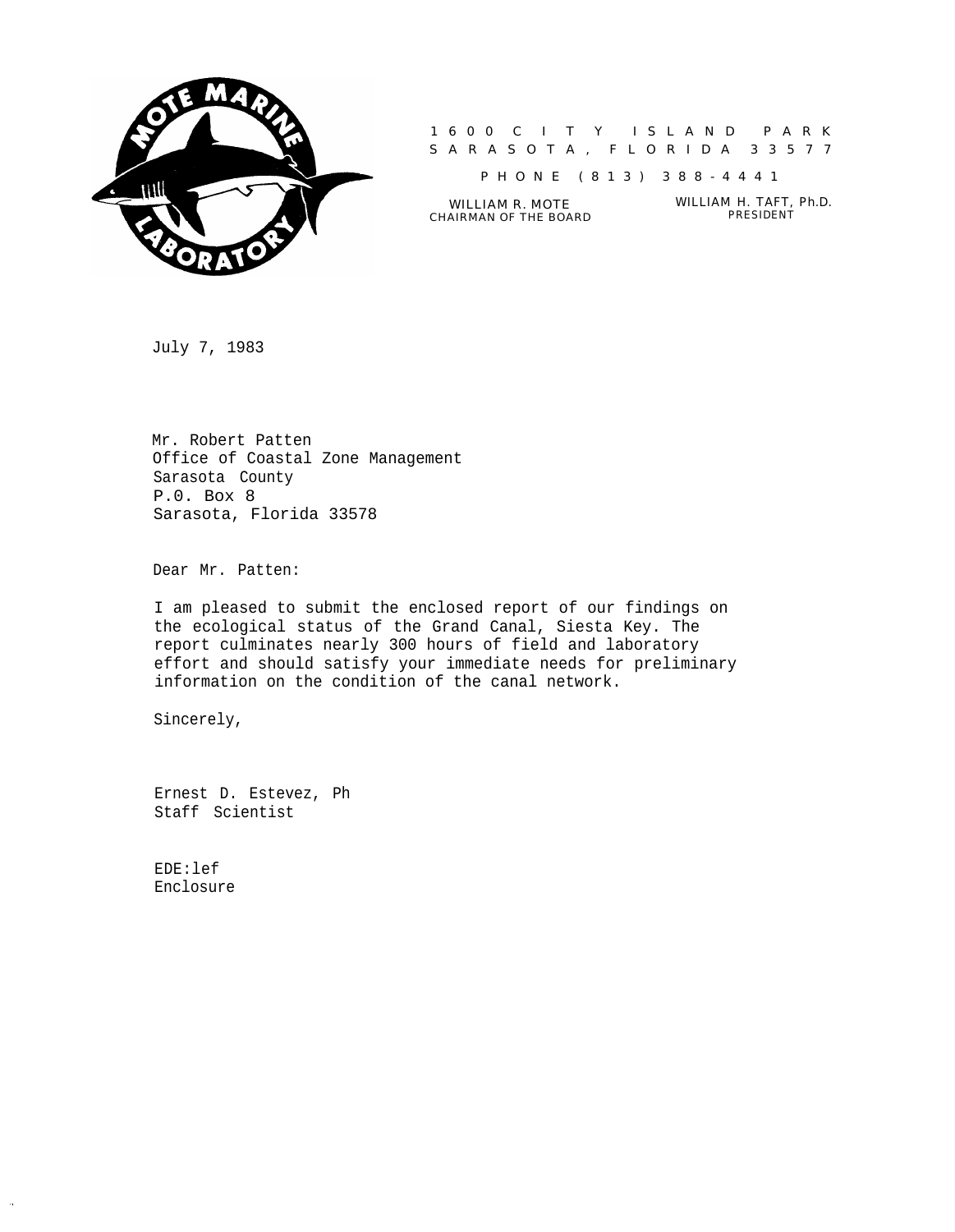# Table of Contents

|                                  | Page |
|----------------------------------|------|
| Cover                            |      |
| Transmittal Letter               | i.   |
| Table of Contents                | 2    |
| List of Figures                  | 3    |
| List of Tables                   | 4    |
| Introduction                     | 5    |
| Problem Statement and Background | 5    |
| General Findings                 | 8    |
| Drainage                         | 8    |
| Bathymetry                       | 8    |
| Sedimentation                    | 10   |
| Benthic Fauna                    | 11   |
| Hydrology and Hydrography        | 13   |
| Intertidal Epibiota              | 16   |
| Conclusions and Recommendations  | 17   |
| Acknowledgements                 | 19   |
| References                       | 20   |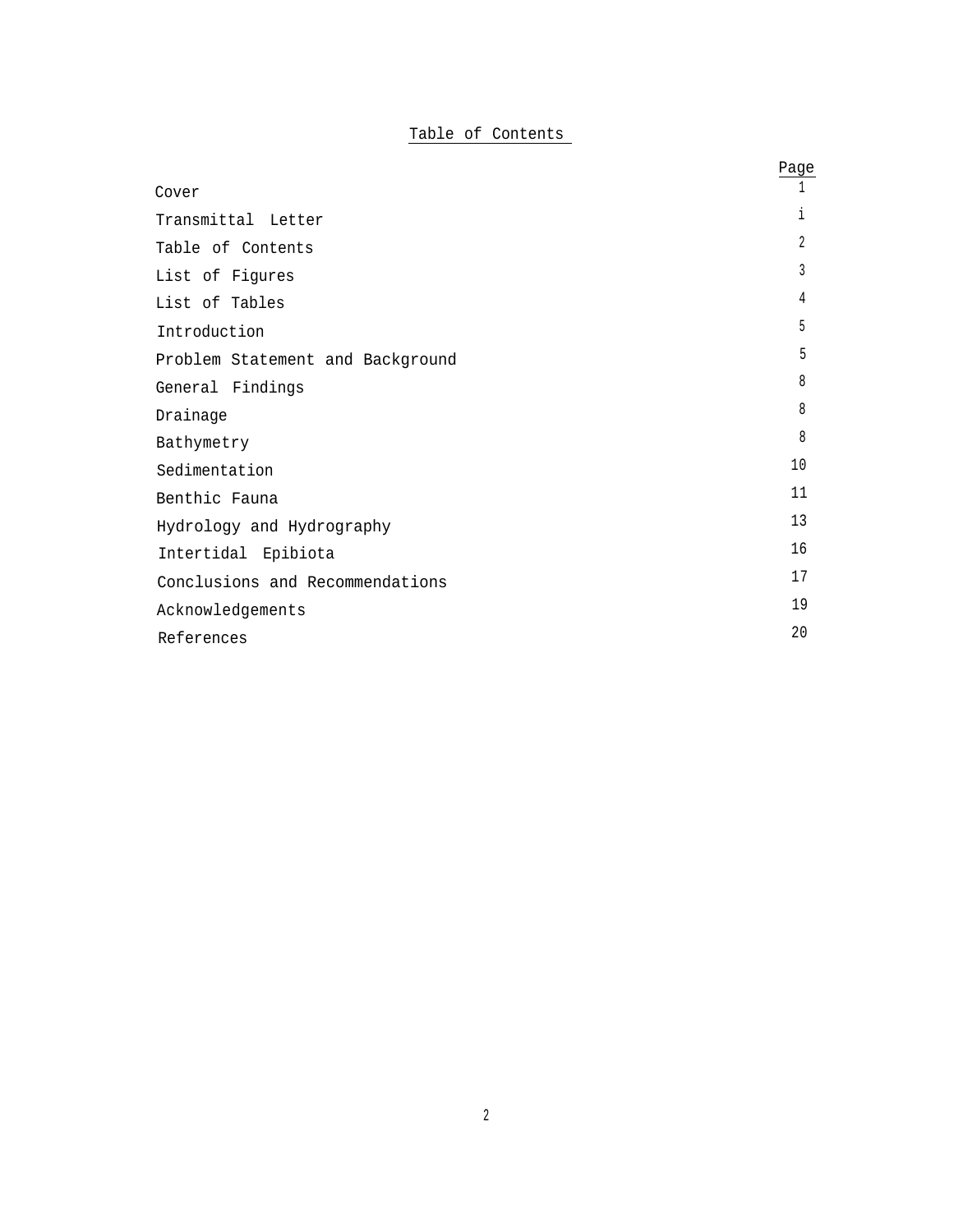## List of Figures

- Figure 1. Grand Canal, Siesta Key. Names of canal segments referred to in this report. SKUA: Siesta Key Utilities Assoc. Sewage Treatment Plant. Adapted from Morrill et al. (1974).
- Figure 2. Grand Canal, Siesta Key. Location of catch basins and stormwater outfalls described by Perry (1982).
- Figure 3. Grand Canal, Siesta Key. Reference marks for bathymetric survey of June 3, 1983 on primary canal circuit. Asterisk denotes reference marks 4 and 20.
- Figure 4. Grand Canal, Siesta Key. Bathymetry of the primary canal circuit.
- Figure 5. Grand Canal, Siesta Key. Thickness of sediment accumulation on the canal floor, in feet.
- Figure 6. Grand Canal, Siesta Key. Location of benthic stations sampled May 1983 and species richness (number of species); dashed line indicates faunal "break" detected by similarity analysis.
- Figure 7. Grand Canal, Siesta Key. Density (individuals per square meter x 1000) of benthic infauna, May 1983.
- Figure 8. Grand Canal, Siesta Key. Location of possible groundwater seepage sites identified by Merrill et al. (1974) shown by \*, and by the present study shown by +.
- Figure 9. Grand Canal, Siesta Key. Location of staff gauges and in situ observations. Staff gauge: +; in situ measurements: 0.
- Figure 10. Grand Canal, Siesta Key. Location of stations and rank of fouling communities on seawalls, based on density and size of oysters and barnacles, and presence of other species. Ideal score + 30.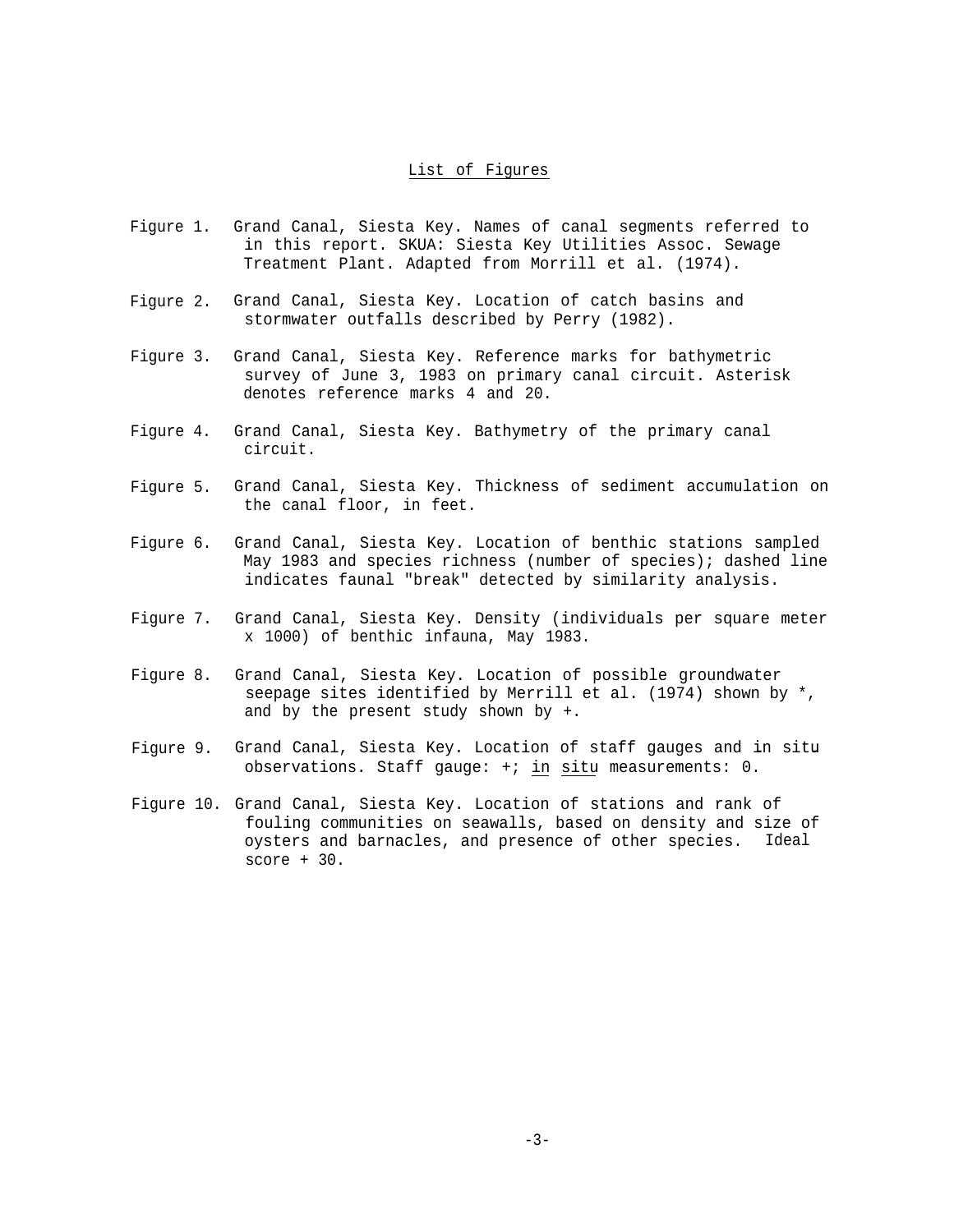## List of Tables

- Table 1. Grand Canal, Siesta Key. Benthic infaunal community organization. Density = individuals (x 1000) per  $M^2$ .
- Table 2. Grand Canal, Siesta Key. Pair-wise comparisons of faunal similarity using Morisita's Index. VL: very low similarity; L: low; H: high; VH: very high similarity.
- Table 3. Grand Canal, Siesta Key. Complexity rating for fouling communities on seawalls and riprap shorelines. (Riprap at Station 3 only.)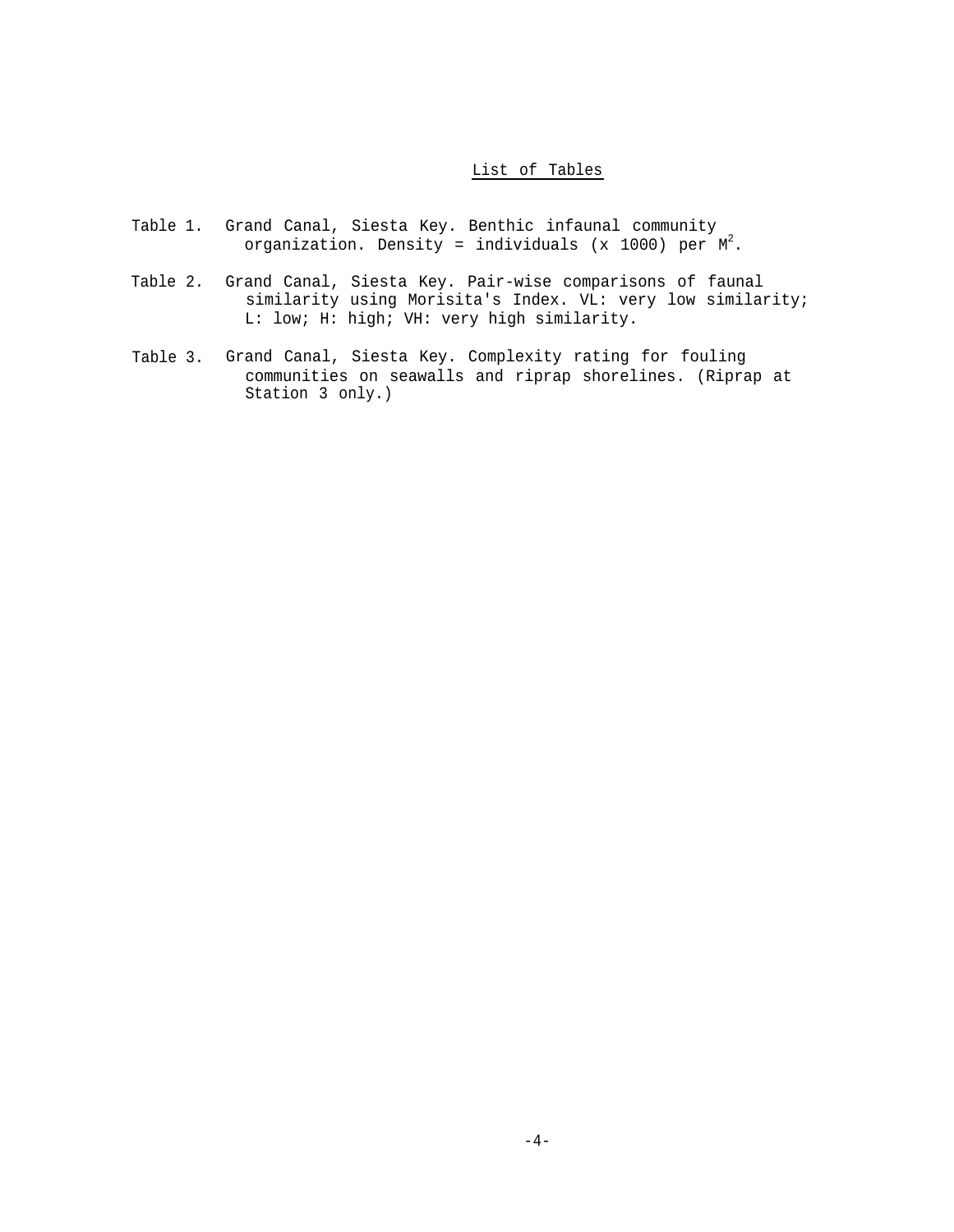#### Introduction

Mote Marine Laboratory (MML) was charged in May 1983 by the Sarasota County Office of Coastal Zone Management to perform an ecological reconnaissance of the Grand Canal, a network of waterways on the north end of Siesta Key, Florida. Tasks included:

1. Physical Reconnaissance: Field verification of aerial photography and County data on canal shape; drainage patterns and discharges to the canal: locations of culverts, bridges, and other structures; and mapping of fine sediment accumulations throughout the canal system.

2. Hydrographic Reconnaissance: Installation of ten temporary staff gauges and their observation over a complete semidiurnal tide: in situ measurements at gauge sites of temperature, salinity, dissolved oxygen and pH at surface, middle and bottom depths.

3. Biological Reconnaissance: Survey of epifauna and epiflora on intertidal substrata throughout the canal: quantitative grab samples at ten sites (1 sample/site) and analysis for density, species richness, and presence of pollution indicator species.

The objectives of the reconnaissance were threefold. First, certain aspects of past studies in the Grand Canal were to be revisited. Second, present ecological conditions in the canal were to be evaluated using new techniques. Third, a preliminary assessment was to be made of various mitigation actions proposed for the Grand Canal.

#### Problem Statement and Background

Although the environmental disadvantages of waterfront canals have been known for as long as their advantages to investors and developers, the first formal review and statement of the problem did not appear until 1972 (Barada and Partington, 1972). Two years later a report was released by New College professor J.B. Merrill and students C. deNarvaez, R. Foster, F.B. Ayer and E. Conner, entitled "Hydrography of the Grand Canal and Heron Lagoon Waterways, Siesta Key, Florida" in which many adverse environmental conditions were described for the Grand Canal. The report

-5-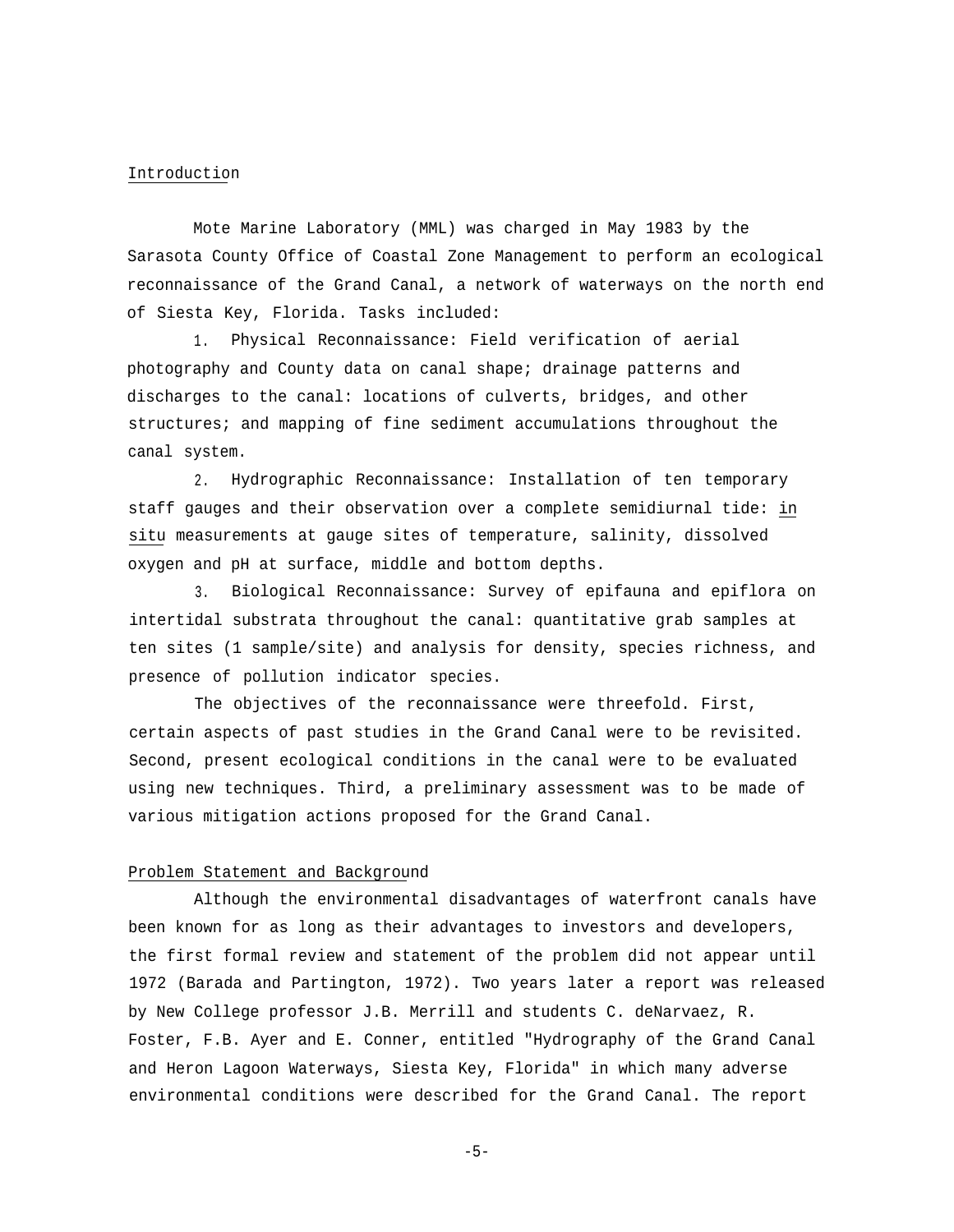was based upon studies of hydrography, benthos, sedimentation and phytoplankton of the Grand Canal. Morrill et al. (1974) concluded:

> Of the two canal systems, the overall water quality and diversity of marine life is greater in the Heron Lagoon system than in the Grand Canal system. In the latter system sluggish tidal circulation and nutrient enrichment appear to be the primary causes of "undesirable" water quality conditions and the development of organically rich, soft bottom sediments and their communities of macro and micro-organisms. Neither canal system appears to constitute a health hazard at the present time. However, unless corrective measures are taken, waters in sections of the Grand Canal system will continue to deteriorate and ultimately influence the water quality and marine life in the adjoining areas of Roberts Bay.

The *New* College team recommended that in the Grand Canal:

<sup>0</sup> tidal flushing be increased by hydraulic interconnections if warranted by physical studies and allowed by regulatory agencies:

<sup>0</sup> shoreline vegetation be kept out of the waterways and that organic debris be manually removed;

<sup>0</sup> carbon and nitrogen in the SKUA wastewater plant effluent be decreased by 90 percent:

<sup>0</sup>pesticide and fertilizer applications to canal front lawns be avoided in the wet season:

<sup>0</sup> attempts be made to increase levels of dissolved oxygen near the canal bottom, perhaps by compressed air lines and water agitators;

<sup>0</sup> control of surface runoff be reduced by *new* construction standards and also by retrofitting of existing drainage systems;

<sup>0</sup> a long term ecological monitoring program be implemented.

Only one recommendation by Morrill et al. (1974) has been implemented to date. The SKUA facility now provides "tertiary" treatment wherein more than 80% and 90% of nitrogen and phosphorous (respectively) are being removed (Patten, 1982).

In January 1982 the Waterways and Canals Committee of the Siesta Key Association of Sarasota, Inc. called upon the Sarasota County Commission to recognize the adverse impacts to the canal of surface water discharges and, specifically, to

-6-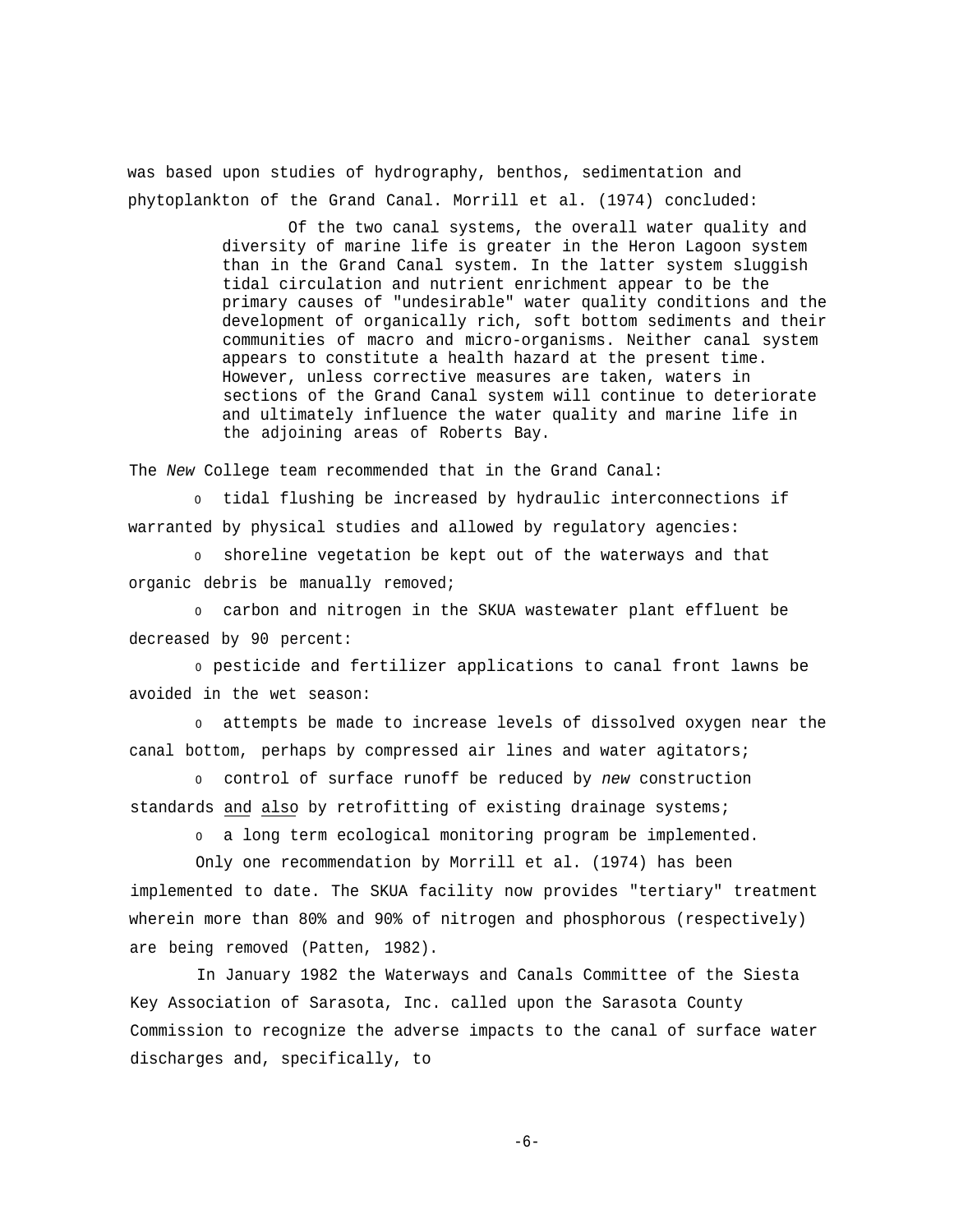Provide an opening with a one-way valve, to allow tidal flow into the Grand Canal system from the Gulf of Mexico, thereby increasing tidal flushing, and; Adopt an ordinance requiring that canal shoreline vegetation be kept pruned so that waterflow and canal traffic are not impeded by submerged or hanging branchings.

(Loving, 1982)

Curiously, the Association did not request that stormwater controls be improved or that other recommendations by the New College team be implemented.

Later in 1982, coastal zone managers for Sarasota County responded to the Siesta Key Association's initiative. The County conducted a thorough survey and inventory of stormwater outlets discharging to the Grand Canal (Perry, 1982). Also, in a letter dated April 8, 1982, R. Patten posed several questions for which he desired answers before proceeding with mitigative or regulatory measures:

<sup>0</sup>What are the water quality parameters that now exist in the Grand Canal?

<sup>0</sup> How does water quality in the canal system correspond with ambient water quality in the receiving waters of Roberts Bay?

<sup>0</sup>What are the primary sources of nutrient loadings in the canal system?

<sup>0</sup> Specifically, what percentage of nutrient loading is caused by lawn fertilizer washed into the canal?

<sup>0</sup>What is the subterranean connection of the canal to the water table and rainfall?

These and related questions are central to management of the Grand Canal but could not be addressed quickly or inexpensively.

The following report was not concerned with any of these questions but rather addresses the ecological status of the Grand Canal and the management directions for new study that should be pursued to best advantage.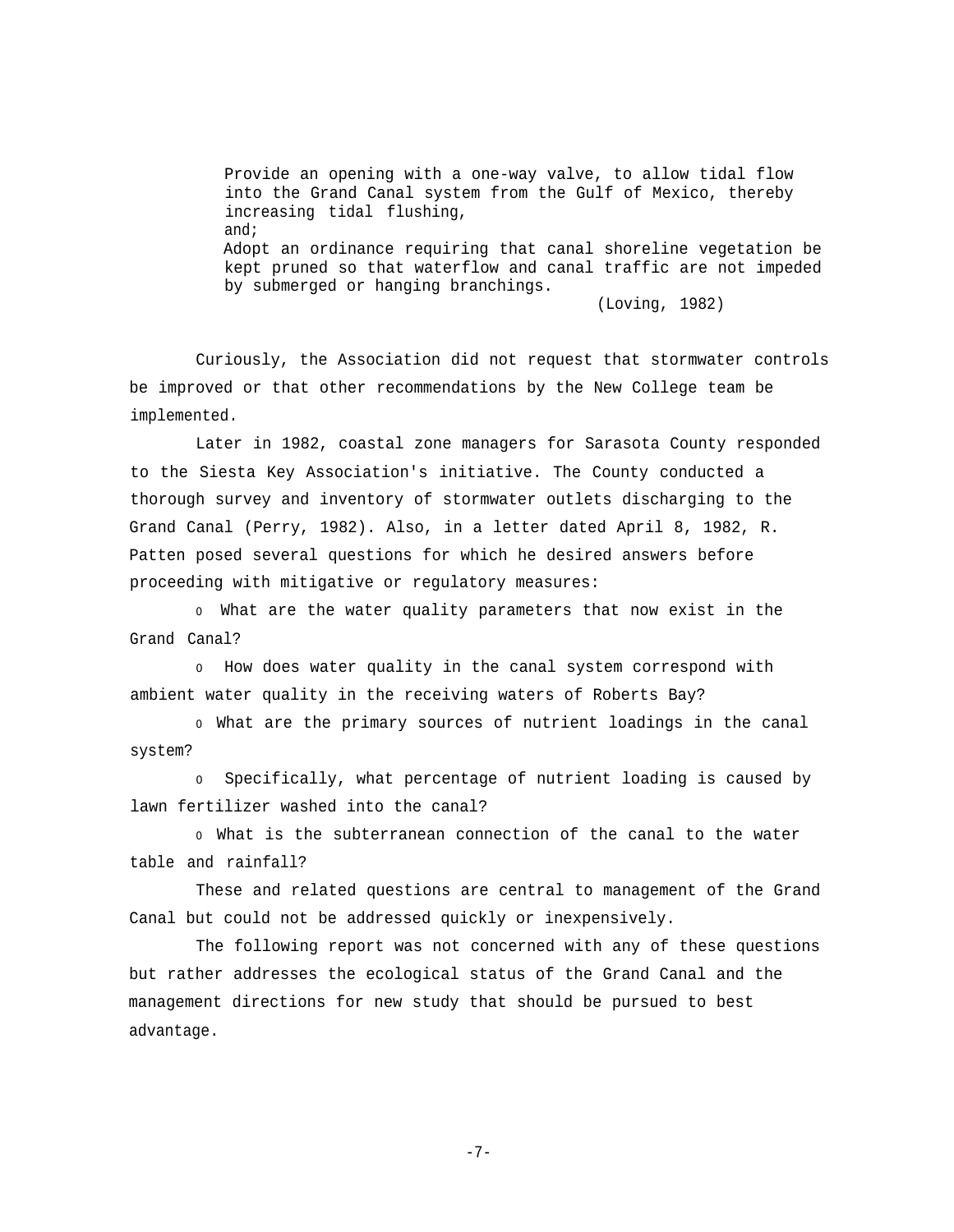#### General Findings

The Grand Canal network of waterways can be divided into components named according to the system used by Merrill et al. (1974) and employed by Perry (1982). The nine areas also used in this report are named Bay Point, Waterside Wood,' Waterside East, Harmony, Waterside West, Sarasands, Siesta Manor, Palm Island and Siesta Isles (Figure 1). The canal network traverses moderate to high density neighborhoods and displays considerable variation with regard to shoreline type and condition, adjacent land use, and environmental quality.

#### Drainage

The Perry (1982) inventory of catch basins and stormwater outfalls is thorough and accurate (Figure 2). Our surveys of drainage structures were conducted from land and boat so numerous additional discharges were observed; however, none were inventoried since doing so would have required access to private property. In general, additional discharges other than seawall weep holes appear to include yard drainage-ways, swimming pool outlets, and parking lots or driveways abutting the canal. A culvert linking the Palm Island tidal pond to the Palm Island canal could also be considered a point of discharge,

Drainage on lands near the canal network is rapid. Lawn irrigation is intensive but no standing water was observed. Neighborhoods were visited during rainstorms and in most places were perfectly drained. After one rain the color of the lower canal near Midnight Pass Road became milky and a sheen was observed.

#### Bathymetry

*A* preliminary reconnaissance of the canal network confirmed the presence of a "primary circuit", or continuous loop central to all other canal segments. This primary circuit controls the hydrology of the entire network and, on the other hand, is affected by the cumulative impact of each segment's discharge and water quality. The primary circuit was surveyed June 3, 1983 at 1100 hours. Figure 3 and the accompanying chart in Figure 4 contain continuous depth records for the complete circuit,

-8-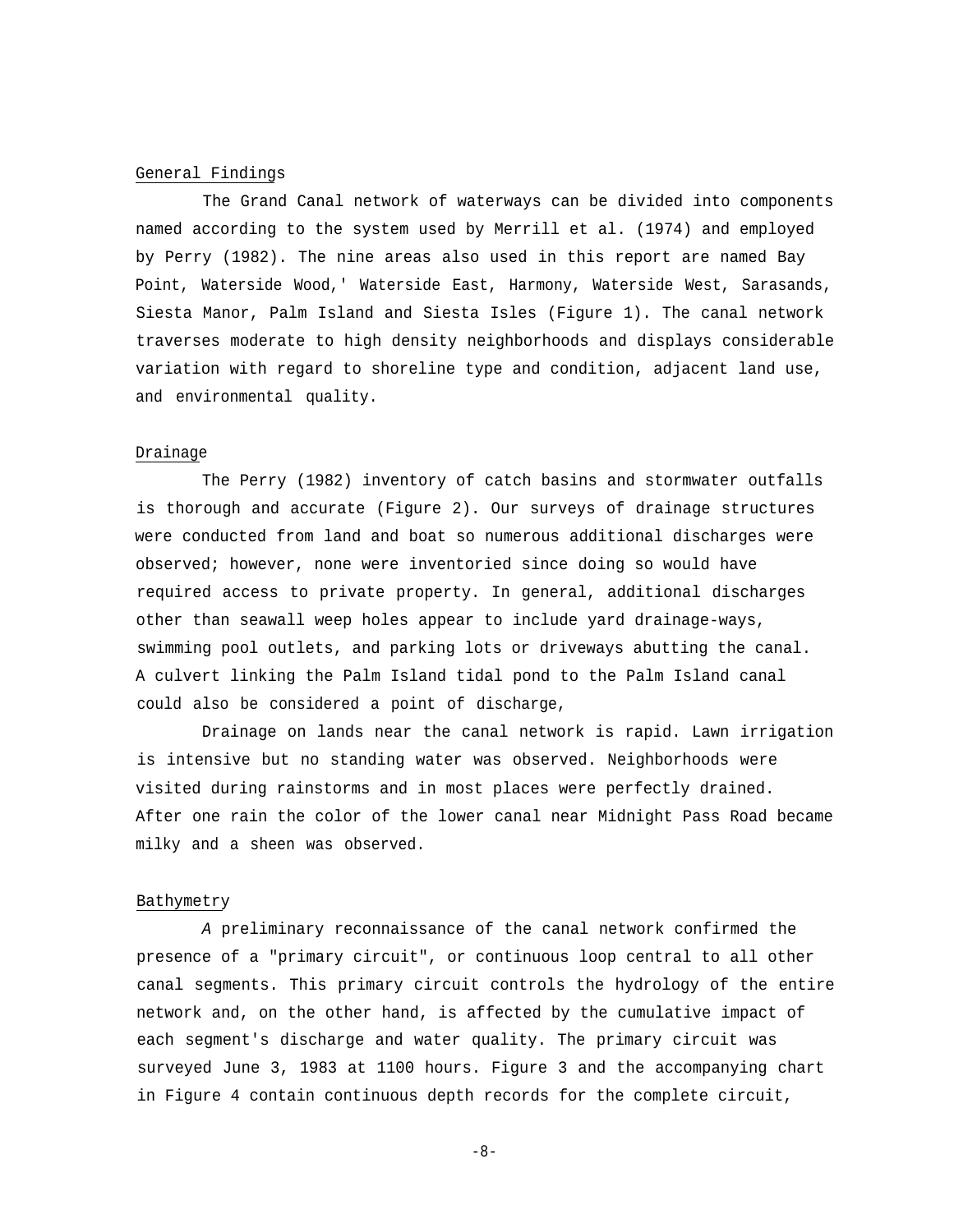determined over a 30 minute period.

The transducer constant for the Sitex Clean Echo Fathometer employed in the survey was -0.4 ft. High tide for June 3 was 0923 hrs (+1.6 ft) and low tide after the survey was 1323 hrs (+1.4 ft) so fathometer data were corrected by 1.5 ft - 0.4 ft = 1.1 ft. Vertical bars on the fathometer charts indicate reference landmarks depicted in Figure 3. Depths in feet are shown at each reference point and at areas of notable relief.

Depths in the primary circuit ranged from 1.5 ft to 10.5 ft. The deepest water was found at the canal entrance; shallowest water in the primary circuit occurred at Mark 12 where the west end of Sarasands meets the south end of Siesta Manor. The cumulative mean depth for the primary circuit was 5.2 ft (s.d. 2.4 ft;  $N = 50$ ). Merrill et al. (1974) gave average depths for 3 segments which can be compared to the present data:

|             | Average Depth (ft) |
|-------------|--------------------|
|             |                    |
| Merrill     |                    |
| et al. 1974 | This Study         |
| 5           | $3.0$ (s.d.=1.1)   |
| $4 - 5$     | $2.8$ (s.d.=1.1)   |
| $4 - 5$     | $2.9$ (s.d.=0.8)   |
|             | Reported In:       |

This comparison suggests that infilling of the primary circuit may be proceeding at a very rapid rate, but better historical data should be sought to confirm this trend. More data on infilling will be presented in a subsequent section,

Shoaling and high points near the canal mouth (Mark 1) and a bathymetric rise near the Midnight Pass Road Bridge separate the lower canal into basins. Other parts of the primary circuit are not segmented in this manner; the usual condition is one of gradual, sloping relief. Water near bridges is shallower or deeper than between bridges and no consistent pattern was evident. Large debris and other potential obstacles to flow were detected by the fathometer in a few places but

-9-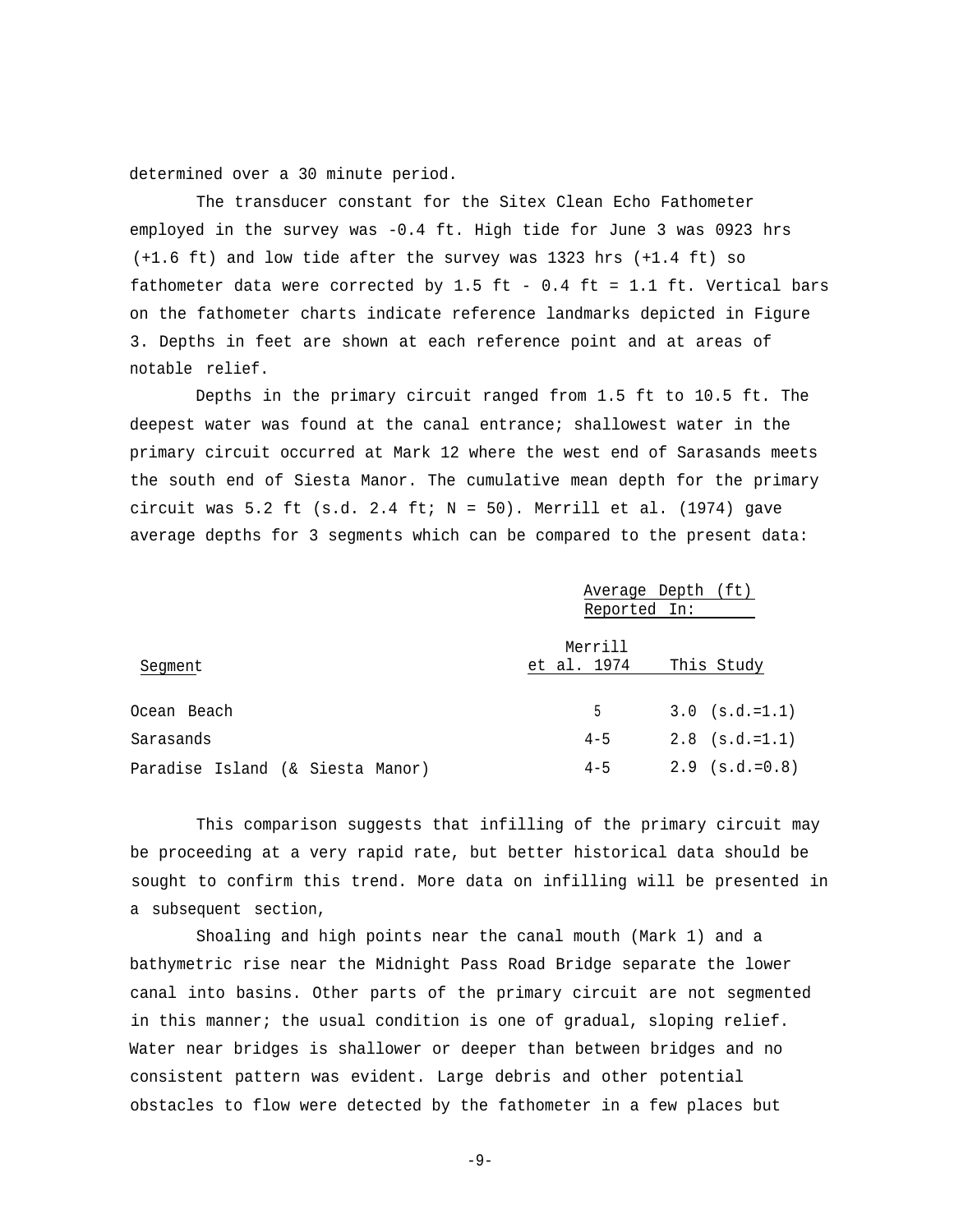other objects (pile, branches, collapsed docks) were seen to be more numerous near to each bank.

#### Sedimentation

Morrill et al. (1974) and Perry (1982) commented briefly on sedimentation in the Grand Canal. In light of findings based upon our fathometric study and the known role of sediments in determining water quality, especially in canal systems, we conducted a survey to determine sediment thickness in the Grand Canal. A long metal probe connected to a staff gauge was manually thrust into the canal floor until resistance was met, usually by the underlying sand. Sedimentation was recorded as the thickness, in feet, of the accumulated fine, highly organic and often anaerobic material over the true canal floor. Data are presented for 24 representative sites in Figure 5. For the entire Grand Canal network, mean sedimentation was  $0.9$  ft (s.d. =  $0.7$  ft); the range was  $0.1$  ft to 2.7 ft. The high value of 2.7 ft was seen in the Palm Island segment. Mean sedimentation values for each canal segment are given below.

|                                  | Mean Thickness (ft) of |
|----------------------------------|------------------------|
| Segment                          | Fine, Organic Sediment |
| Entrance to SKUA                 | $0.6$ (s.d.= $0.5$ )   |
| Siesta Isles                     | $1.1$ (s.d.=0.7)       |
| Palm Island                      | $1.1$ (s.d.=1.4)       |
| Sarasands (& Siesta Manor)       | $0.8$ (s.d.= $0.4$ )   |
| Paradise Island (to Ocean Beach) | $0.5$ (s.d.=0.7)       |

Close visual inspection of sediment from sites throughout the canal network did not provide much insight as to the origin of the accumulation, with one exception noted below. Sediments were dark, comprised largely of clay and silt sized particles, organic, and at times permeated with  $H_2S$ . Litter described by Morrill et al. (1974) as detritus was found everywhere in the canal network. Needed are analytical surveys of canal sediments designed to differentiate organic material produced by septage wastes from other sources, and to identify the relative amounts of petrogenic, pyrogenic and biogenic hydrocarbons.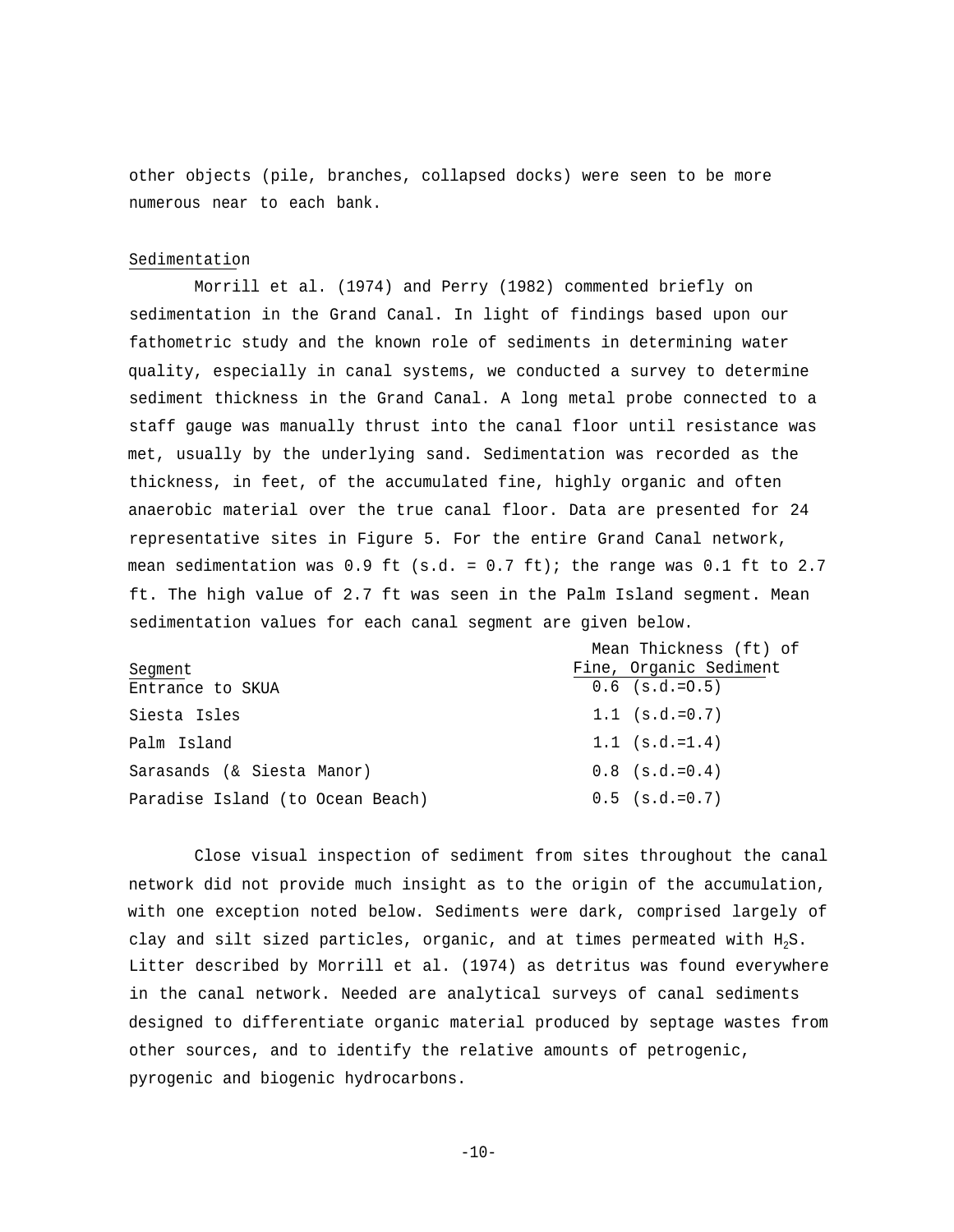One final comment is necessary in light of past discussions of sedimentation and new data for the Grand Canal. Fine organic matter is of course easily transported in the water column from its point of origin and is more likely to settle in quiet, depositional environments than elsewhere. Moreover, each canal segment is oriented uniquely relative to wind and proximity to Roberts Bay, and most are of significantly different ages. Some segments of the network may be continual sediment sinks, while others are net sources of material. Fine sediments are also reworked by storms, peak rainfall events, and boat traffic.

#### Benthic Fauna

Benthic (bottom-dwelling) infauna have been shown by numerous studies to be statistically useful indicators of long term water quality. Merrill et al. (1974) reported a gradient in diversity and density within the Grand Canal network with greatest richness in Roberts Bay. Their samples were taken by a bucket dredge of unspecified size, in August. The fauna were concentrated on a sieve with mesh openings of 1.58 mm. Another benthic survey was conducted in May 1983 as part of the present study. A petite ponar grab (area = 0.0225  $\mathrm{m}^2$ ) was collected at each station in Figure 6. Samples were sieved on a 0.5 mm screen, relaxed in 10% MgCl, stained with rose bengal and fixed in formalin. Data are presented in Table 1.

Diversity ranged from 2 to 37 species (Figure 6). Fewest species (the polychaete Streblospio benedicti and the crustacean Kaliapseudes) were found in the Siesta Isles segment. The highest diversity was recorded from the Ocean Beach station between the Higel and Norma bridges. Mean diversitiy for all stations was 14 species.

The variance in diversity was high (s.d. = 70% mean) as a result of intrinsic variation and the lack of replication. Based on similar studies, the cumulative canal diversity (50 species) would probably have been increased by 10-20 percent with adequate replication but the dispersion of species between stations and their taxonomic distribution would not be significantly affected.

-11-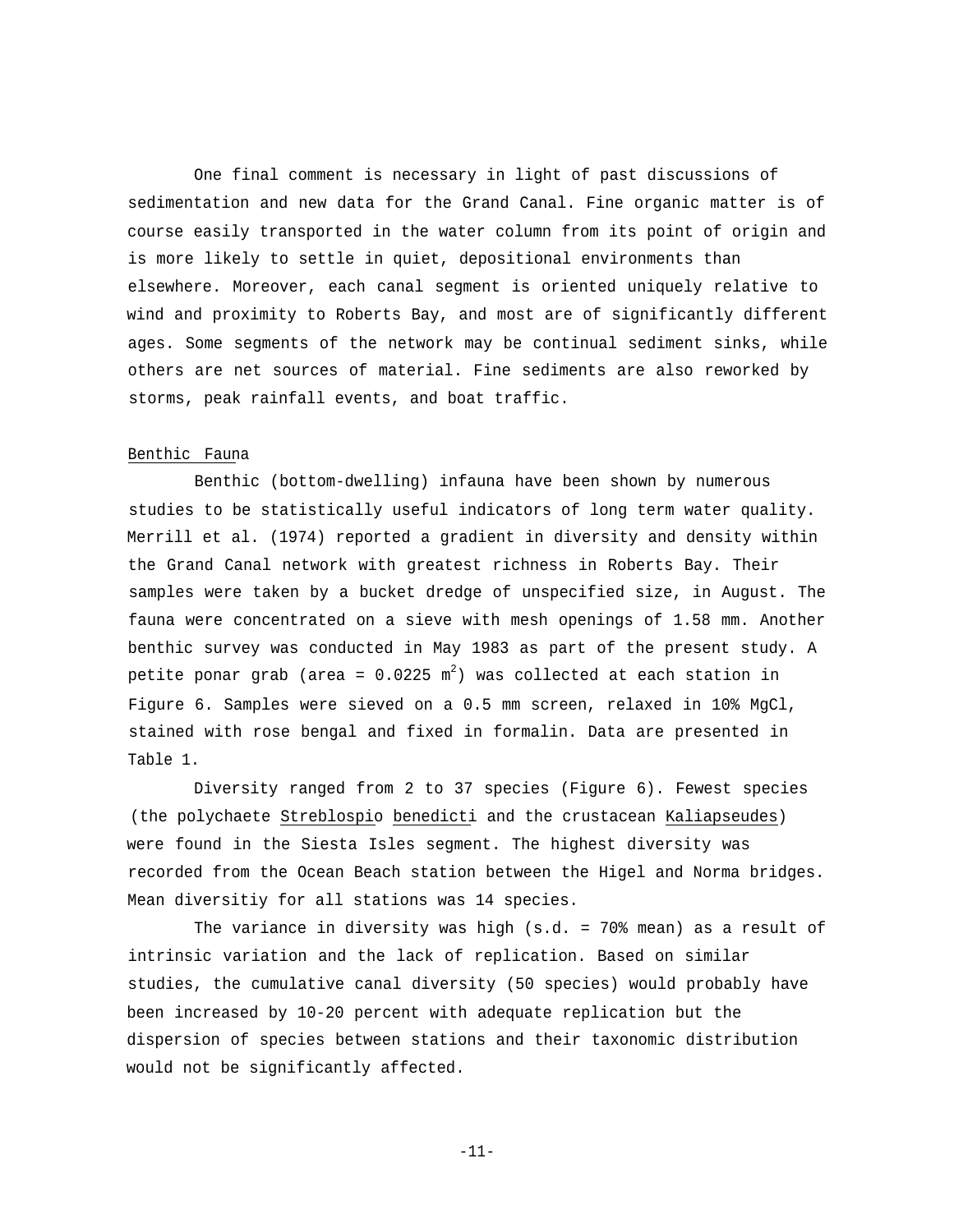Density ranged from 311 - 63,327 organisms per square meter. Fewest individuals were collected in the Siesta Isles segment (Figure 7). The highest density was seen where Ocean Boulevard crosses the Paradise Island segment. The next highest density (59,727 individuals/m<sup>2</sup>) occurred where diversity was highest, at Ocean Beach. Mean density for all stations was 22,468 individuals/ $m^2$  (s.d. = 24,948). It is probable that replication would not reduce variance significantly in this case, e.g., the wide range of density data are indicative of existing conditions in the canal.

The species common to most stations (80 percent) was the opportunistic polychaete Capitella capitata, a well documented indicator of polluted and/or stressed marine environments. Capitella capitata accounted for about 20 percent of all individuals found at the average station. Three other species with 70 percent incidence across stations were the polychaete Streblospio benedicti and the tubiculous crustacea Corophium louisianum and Kaliapseudes sp. A. Overall, polychaetes contributed most to diversity (25 of 50 species), followed by crustaceans (13 species) and molluscs (6 species). Predominance of polychaetes is another indication of a typical polluted water community.

The similarity of benthic communities within the Grand Canal network was evaluated using a statistical coefficient known as Morisita's Index. The statistic compares the species and their numbers between pairs of stations. Table 2 presents the results of all pair-wise station comparisons. The index ranged from 0 (perfect dissimilarity) to 1.0 (the trivial case of a station being identical to itself). The fauna most like all others occurred where the Waterside Way segment meets the primary canal. In descending order or similarity came Stations G, I, C, J, D, B, E, and P, and finally A. It is interesting to note that stations with the most "highly similar" scores were between the bay and canal ends, and that the stations with very low similarities were at the Canal ends. Using Station J at the canal mouth for comparison reveals a similar pattern. In descending order of similarity to J are I, G, H, then after a large hiatus, F, E, C, and A with B and D. A statistical "break" in community structure occurs at the line shown in Figure 6, where stations farther up

-12-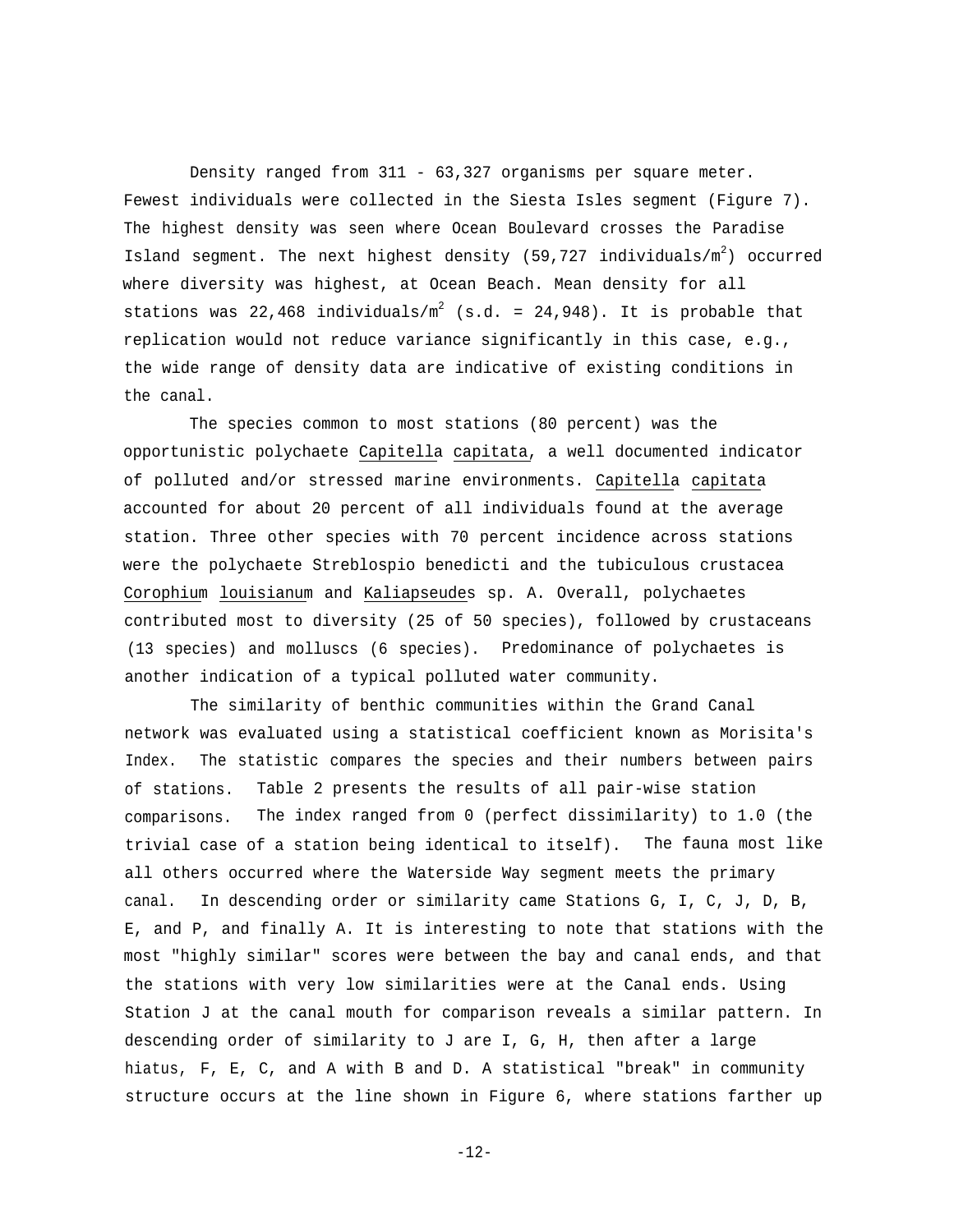the canal are significantly more like one another and like the fauna of polluted waters.

#### Hydrology and Hydrography

The question of groundwater flux to the Grand Canal is worthy of discussion. Morrill et al. (1974) pointed to the surficial soils of the island as likely candidates for the rapid conveyance of groundwaters to the canal, and opined that such flux could transport nutrients and biocides to the canal. They found evidence for groundwater seepage at 7 sites throughout the canal, in the form of anomalous salinity gradients. The present study detected one additional anomalous gradient where Waterside East joins the primary circuit (Figure 8). More importantly in terms of its ecological impact, groundwater was observed flowing into the Grand Canal under the Higel Avenue bridge from a broken well. There, mineral salts have formed and are apparently incorporated into canal sediments. It is interesting to speculate whether this steady flow of well water is causally related to the very high diversity of benthic fauna found at a Station (I) only 100 ft away. The interaction of tubiculous infauna and groundwaters is particularly deserving of additional study in relation to environmental quality of the Grand Canal. Another worthy area of investigation concerns the oxygen content of groundwater, which frequently is very low. Ecological problems caused by benthic anoxia may be aggravated if flux rates are significant.

Circulation of canal waters has also been studied and debated. For the sake of clarity, currents will be used here to denote the vector displacement of water due to winds, tides, and other forces. Circulation will refer to the usual pattern of currents. Flushing and exchange will refer to the net replacement of water over time periods longer than a tidal cycle. Merrill et al. (1974) demonstrated the tidal current and pattern of circulation within the lower canal network, and concluded without reason that tidal exchanged occurred between the bay and a distant canal station. Data are lacking to compute actual flushing rates but the exchange potential can be estimated using existing information.

 $-13-$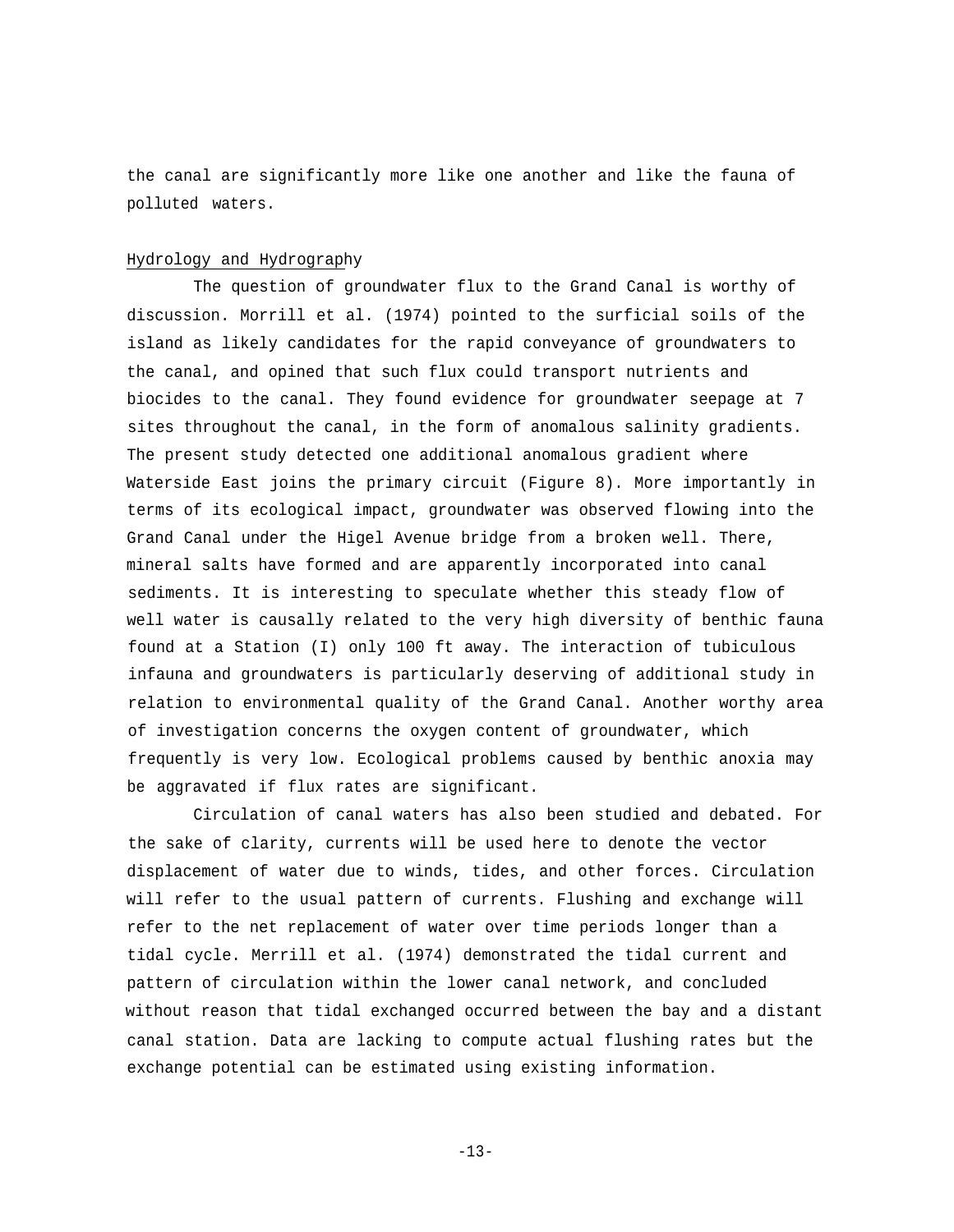If the canal has a mean depth of 5 ft and a mean diurnal tide range of 2 ft, then 40 percent of its volume is affected with each such tide. This does not mean that an exchange of 40 percent has occurred because much of the water leaving the canal may reenter the network on the next flood tide. Nonetheless, water in Roberts Bay is of better quality than the Grand Canal, so even restricted exchange would benefit the lower canal system.

The relative importance of rainfall and runoff can also be evaluated roughly. The canal has a surface area of about 90 acres and a drainage basin of 530 acres (Merrill et al., 1974). If all of a year's rainfall reached the canal via runoff or as groundwater (assume that irrigation replaces evapotranspiration losses) and annual rainfall totals 54 inches (C. Dohme, SKUA, pers. comm.), the canal would be purged fivefold in one year. However, only about one percent of the canal's volume would be replaced by rainfall over the time period of one tidal cycle, and when intense rains deliver larger volumes to the canal the quality of the runoff (and groundwater) is probably detrimental.

Mean annual data for the SKUA treatment plant discharges show the effluent to be comparable in volume to rainfall. During the year ending May 1983, mean monthly discharges average 1.95 million gallons per day, or about one percent of the canal's volume. Better comparisons of treatment plant effluent and stormwater runoff must await data on the quality of each but it can be noted here that

(a) The STP effluent is discharged at a fixed place whereas runoff, and probably groundwater flux, occurs throughout the canal network.

(b) STP effluent is moved up-canal during flood tide and is continuous, whereas runoff is intermittent.

(c) STP effluent includes stormwater, where infiltration is great but septage and pet wastes may find their way into stormwater.

We examined tidal action in the Grand Canal network on June 2, 3, 21, and 24, 1983 for the singular purpose of determining whether the timing of tides differed between segments, or between the Canal network and either Roberts Bay or the Gulf of Mexico. Water elevations were

-14-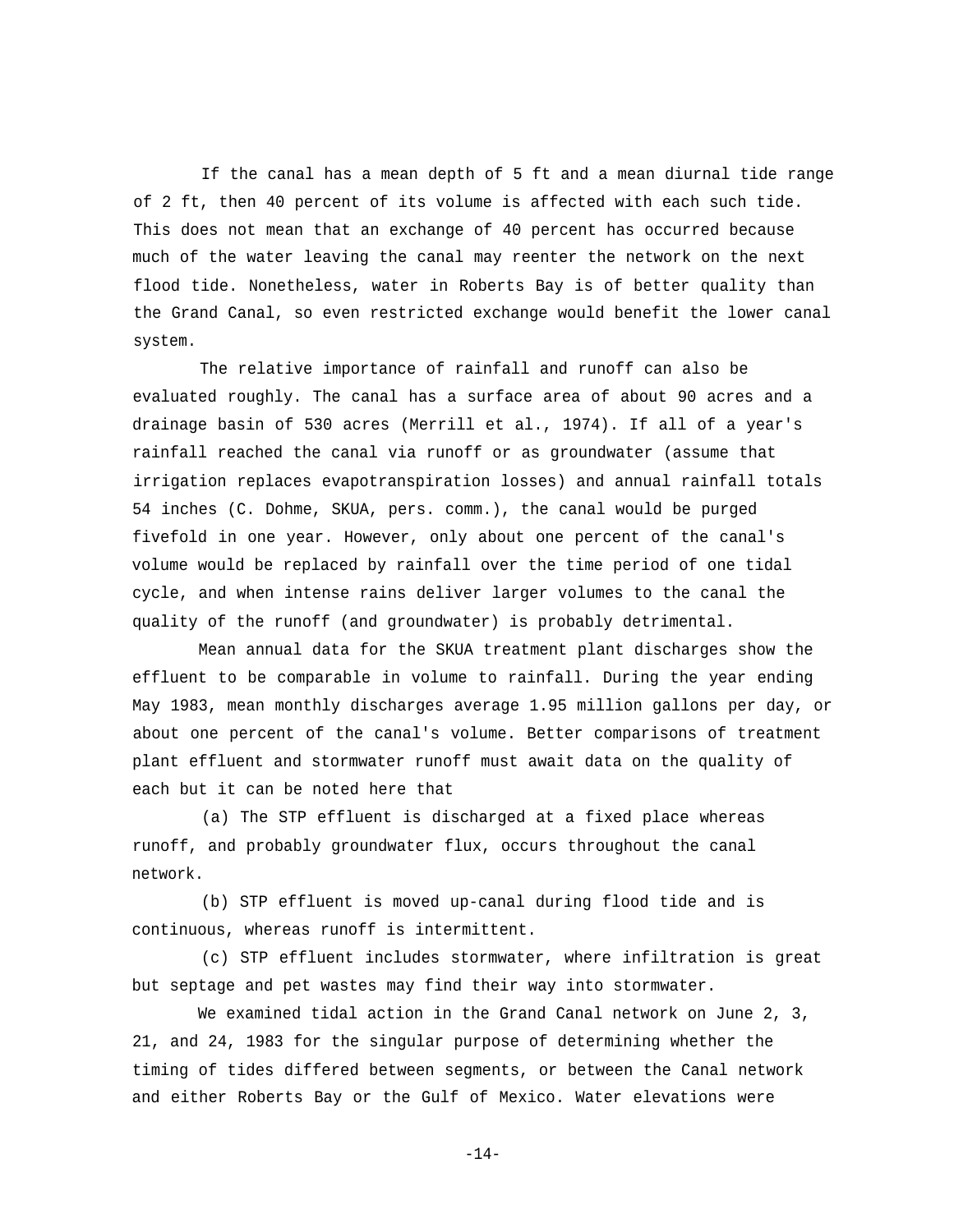recorded at numerous sites (Figure 9) over times bracketing high and low tides. Observations were first made from boats but travel was difficult due to low tides and speed restrictions. Later observations were made from land. Relative elevations were used since detailed surveys would be needed for referenced elevations.

Slack high water occurred in each canal segment at the same time or within 10 minutes of any other canal segment. At the time of slack low water in Palm Island or Siesta Isles no further fall in water levels at Midnight Pass Road were observed but an ebb current persisted and slack water at the canal mouth was delayed or foreshortened. These results should be confirmed with vertical reference data but suggest that little difference in tides exist between canal segments. If true, little opportunity may exist to improve internal circulation via the use of culverts or one way gates between segments.

Slack water on the Gulf beaches precedes slack water in the Grand Canal and Roberts Bay by an undetermined period. High tide occurred at the mouth of the Grand Canal before it occurred in Roberts Bay at the mouth of Phillippi Creek. No low tide data for these two areas were collected but slack low water must occur first at the Grand Canal. The seasonal discharge of Phillippi Creek may amplify differences in the time of slack low water but this could not be confirmed. The consequence of these findings relative to "flushing" of the Grand Canal by Bay or Gulf waters may be summarized as shown.

|                               | Probable Direction of Flow |                      |
|-------------------------------|----------------------------|----------------------|
|                               | Flooding &                 | Ebbing &             |
| Grand Canal Connected to:     | High Tide                  | Low Tide             |
| Roberts Bay via Siesta Isles  | From Canal<br>to Bay?      | From Bay<br>to Canal |
| Gulf of Mexico via Sands Cove | From Gulf<br>to Canal      | From Canal<br>to Bay |

An important question answerable only by the mathematical analysis of better tide data is whether the water transported between the Gulf or Bay and the Grand Canal would be of sufficient quantity to improve canal conditions or justify the high capital costs likely to be involved.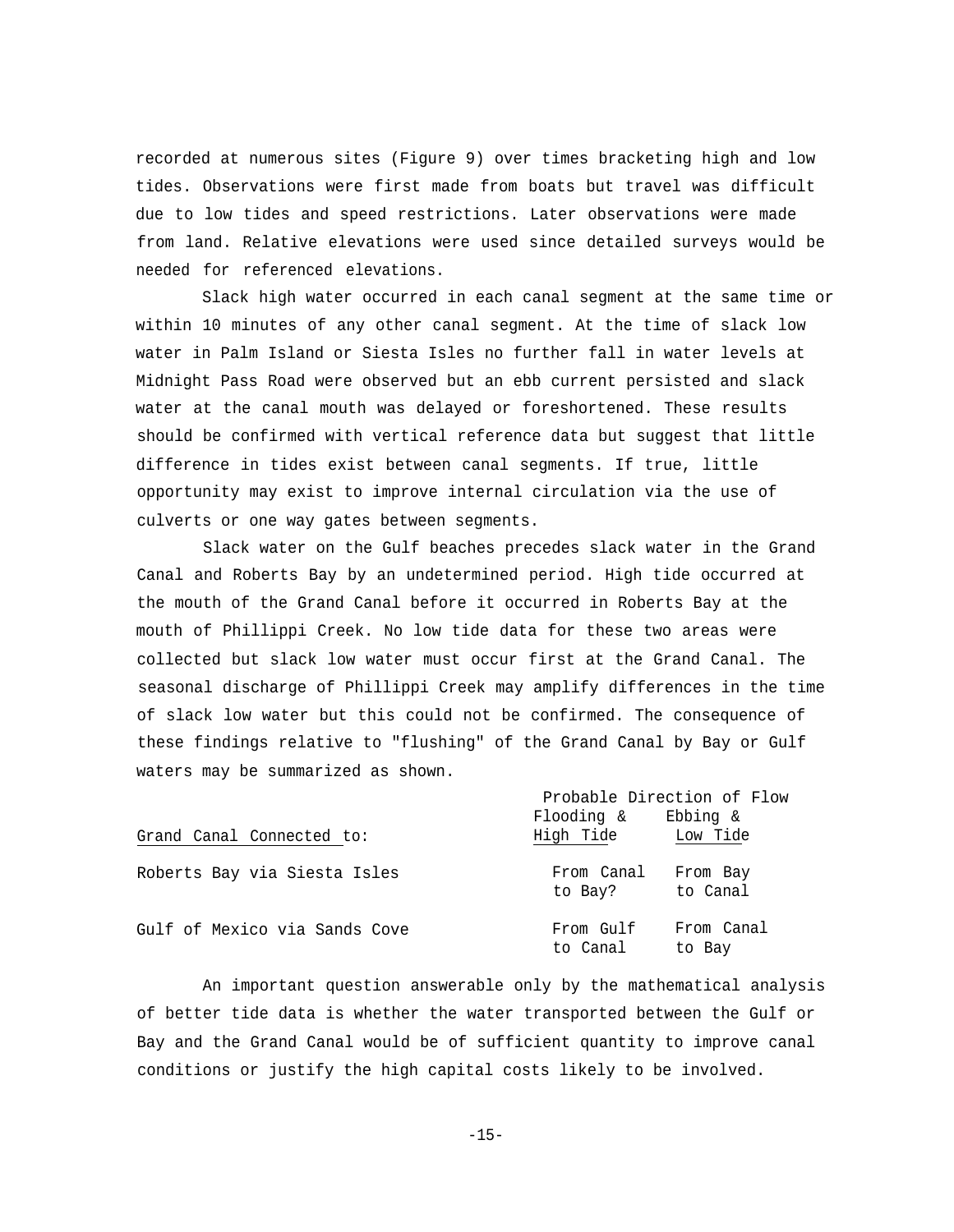About 200 measurements were made of temperature, salinity and dissolved oxygen over the period of 2 tides, at 10 stations throughout the canal network (Figure 9). Oxygen content was measured with a YSI Model 57 meter. Temperature and conductivity were measured with a Beckman SCT meter. Meters were calibrated at each station prior to use. Overall, dissolved oxygen ranged from 4.5 mg/l to supersaturation. The mean surface and bottom concentrations were  $9.1 \text{ mg/l}$  (s.d.=1.8) and 7.2 mg/l (s.d.=2.6). The difference of mean surface and bottom oxygen concentrations, 1.9 mg/l, was derived from observations made between 1100-1700 hrs on 2 days. These data suggest even greater gradients at night. Oxygen content varied between canal segments as shown.

|                   |       | Dissolved Oxygen, mg/l |
|-------------------|-------|------------------------|
|                   | Mean* | Std. Deviation         |
| Canal Mouth       | 6.2   | 0.9                    |
| Lower Grand Canal | 6.5   | 1.4                    |
| Siesta Isles      | 8.9   | 0.9                    |
| Palm Island       | 8.6   | 2.6                    |
| Siesta Manor      | 12.9  | 0.9                    |

\*Surface, mid and bottom measurements combined.

Oxygen saturation in Siesta Manor and the relatively high variance in Palm Island implicate algal blooms in those canal segments.

Temperature and conductivity did not vary in any noteworthy manner. Water temperature ranged from 28.0-31.5°C and the greatest vertical difference was only 2.0°C. Conductivity ranged from 47.4 - 54.74 mmhos and the only significant vertical gradient was described earlier in connection with ground water discharge near Waterside East.

#### Intertidal Epibiota

The plants and animals growing in the intertidal zone are accurate indicators of water quality. Merrill et al. (1974) contrasted the diversity and abundance of fouling organisms in Heron Lagoon (a relatively clean waterway on Siesta Key) to the paucity of biota in the Grand Canal, where "only barnacles, oysters and mussels were found on sea walls above the Midnight Pass Road bridge". They also observed that, "From this bridge to the upper reaches of the canal system the relative abundance of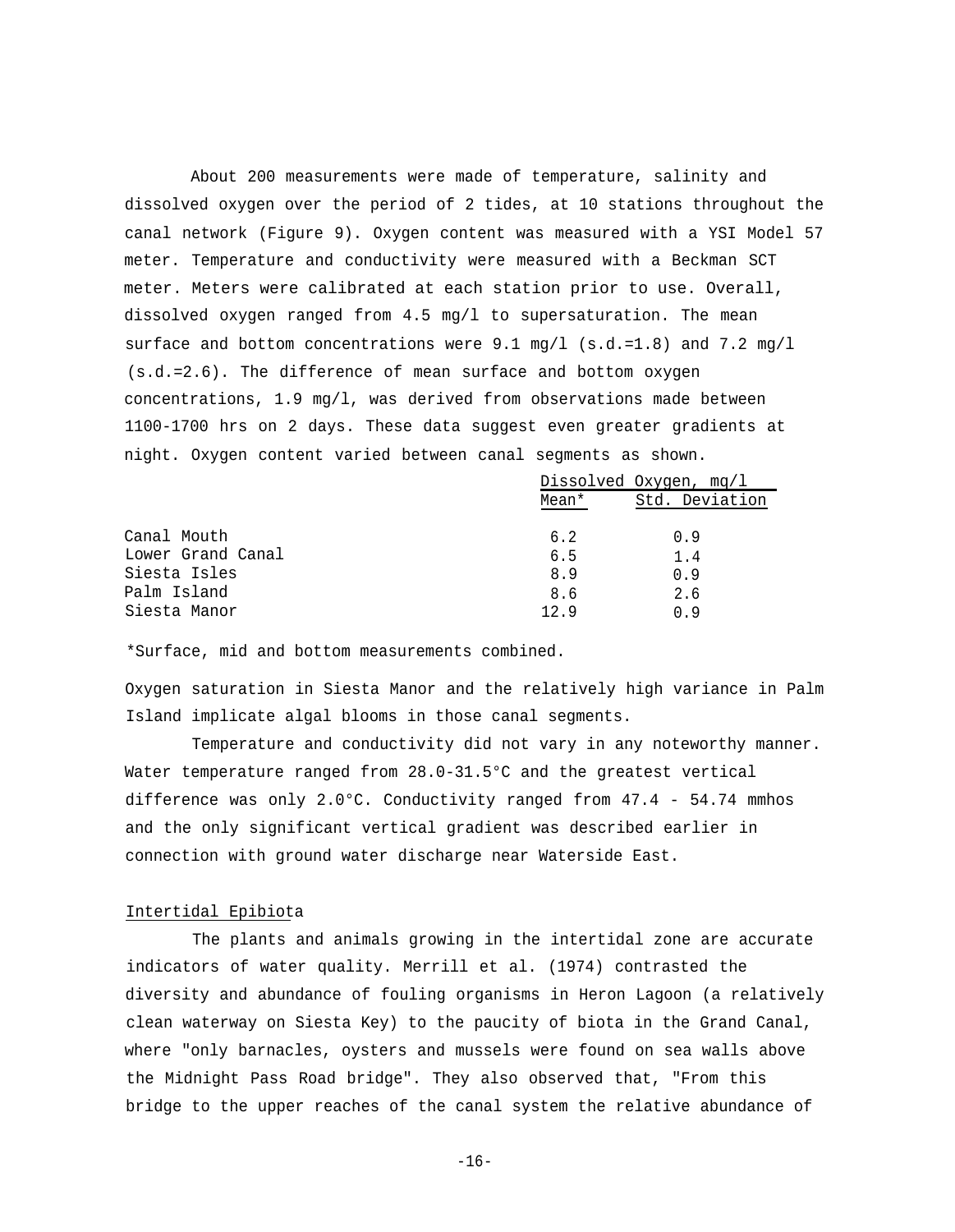these animals decreased becoming minimal in the Palm Island area".

Fourteen intertidal sites throughout the canal network were visited as part of the present study (Figure 10). The abundance and sizes of oysters, barnacles, sea-roaches, stone crabs, Florida crown conchs, mussels and tunicates were noted. The presence of plants was also recorded. Stations were rated using a scale based on barnacle and oyster density and size, and the presence of other organisms; a total score of 30 points was ideally possible (Table 3). Results are shown in Figure 10. It is extremely noteworthy that the station with highest score (22) was exceptional in that the canal shores were protected by riprap rather than seawall.

A gradient similar to that reported by Merrill et al. (1974) was noted in the present study, except that the sparsest fouling communities were found in Sarasands and Siesta Manor. The fauna of Siesta Isles was better developed than in Palm Island. Also, the fauna near stormwater outlets in the lower canal were better developed (e.g., larger, denser) than on walls removed from the outlet. A reverse pattern, or no trend relative to stormwater discharge, was seen in the upper canal.

#### Conclusions and Recommendations

1. The Grand Canal is a shallow waterway organized around a primary canal circuit with mean depth at low water of 5.2 ft.

2. Comparisons of past and present bathymetric data indicate rapid sedimentation but better historical data should be sought.

3. The existing widths and fetches of each canal segment define final equilibrium depths which will promote canal infilling to a point unsuitable for navigation.

4. Deepening of Palm Island, Siesta Isles, or other segments probably would aggravate water quality problems, but the removal of shoals near the canal mouth may improve circulation.

5. Technical studies of sediment transport, settling and composition in the Canal would be required to identify the sources of accumulating material. No evidence supports the conclusion that storm

-17-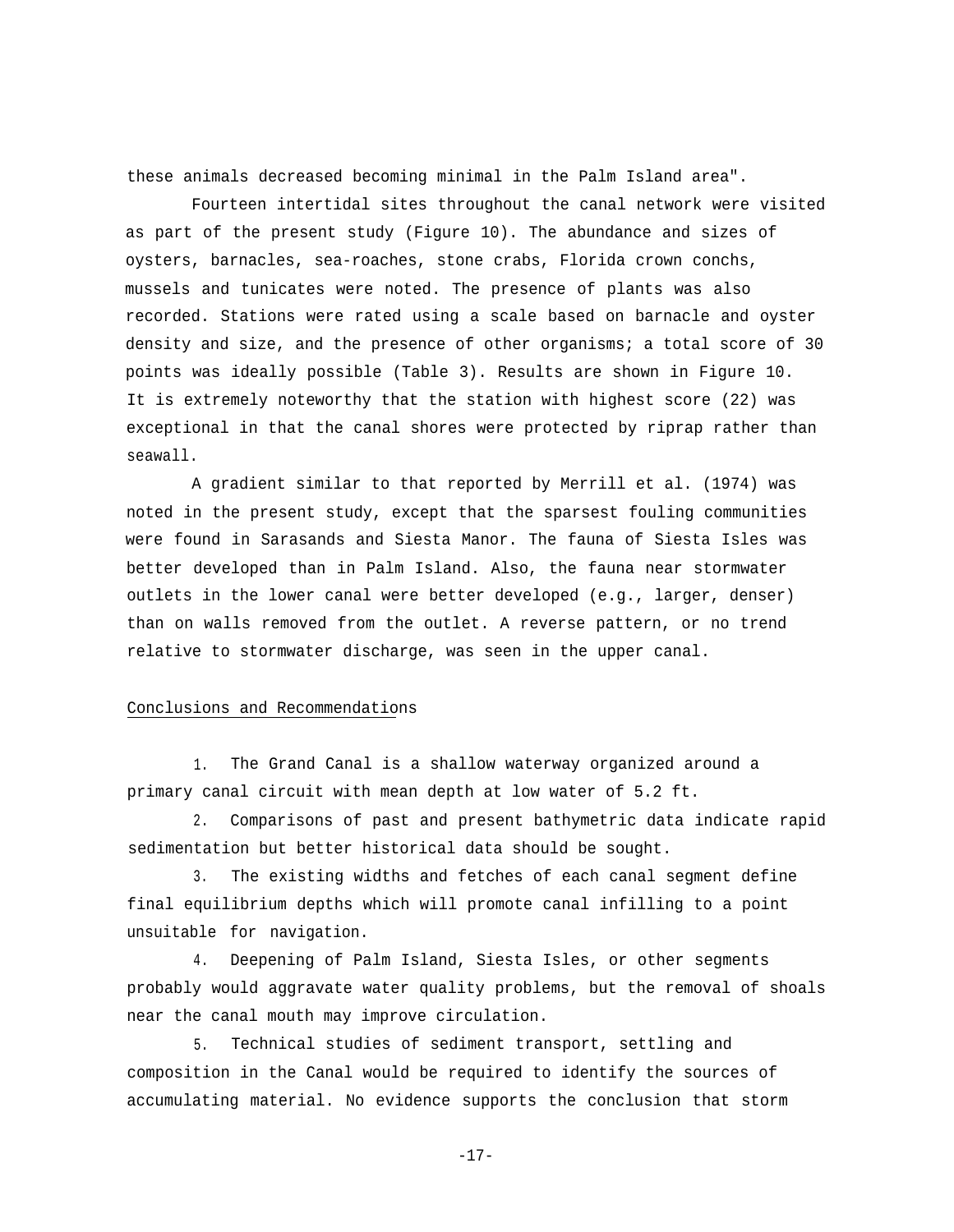drainage is the primary cause of canal sedimentation.

6. Bottom dwelling fauna in the canal are indicative of waters stressed by oxygen depletion and of fine grained, organically rich sediments. The fauna of the lower canal is more like the fauna of Roberts Bay than fauna in the upper canal segments.

7. Benthic fauna, particularly tube building crustaceans, may be an ecological indicator of ground water flux to the canal. Ground water may flow to the canal over most of its length.

8. Studies of groundwater flux to the canal are straightforward and should be given priority. If flux rates are significant, one remedy worthy of analysis is the replacement of seawalls with riprap.

9. The exchange of canal waters is promoted more by tides than rain or STP effluent, although heavy rains over short periods could overwhelm tidal effects. The water quality impact of tidal circulation is beneficial; that of STP effluent undetermined for canal segments above the discharge; and that of rainfall, detrimental.

10. The opportunity for improvement of circulation by connecting canal segments to one another may not be great. A better chance at forcing circulation exists in the connection of Roberts Bay or the Gulf of Mexico (or both) to the Grand Canal.

11. The decision to create new openings of the Grand Canal to other waters must be based upon the findings of a thorough hydrological study which treats, as a minimum:

a) tidal heights over a 30 day period;

b) cross sectional velocities at key canal and Bay/Gulf sites:

c) "head" computations and comparison to runoff or STP effluent volumes:

d) water quality considerations.

12. The impacts to beach sand transport of a new canal opening to the Gulf of Mexico must be evaluated if that alternative is pursued.

13. Shoreline productivity can be improved by the replacement of vertical seawalls with riprap. The use of natural grades planted in active vegetation is even better but opportunities for this technique are limited.

-18-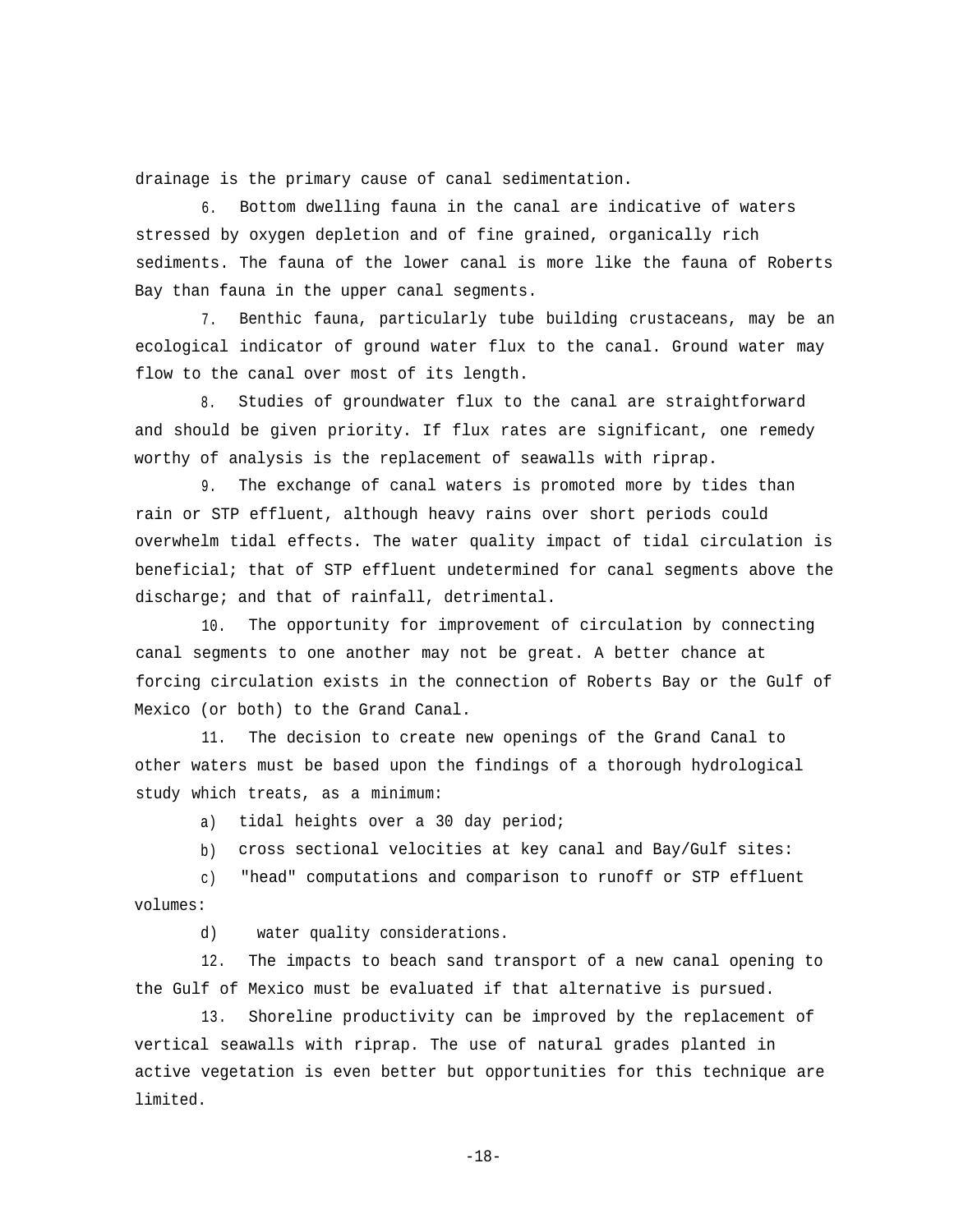14. Controls on (a) the planting and maintenance of shoreline vegetation and (b) fertilizer applications should be developed and implemented as soon as possible. The retrofitting of stormwater drainage ways should also begin.

## Acknowledgements

At MML J. Leverone led field projects and was assisted by D. Devlin. C. Neil performed other field studies. K. Dixon calibrated instruments, N. Maddox, D. Devlin, J. Mapes and J. Sprinkel processed benthic samples. G. Patton provided computer assistance and L. Fraser processed the text. At the SKUA Sewage Treatment Plant, C. Dohme provided discharge and weather data. An anonymous Siesta Key resident offered useful ideas on groundwater discharge.